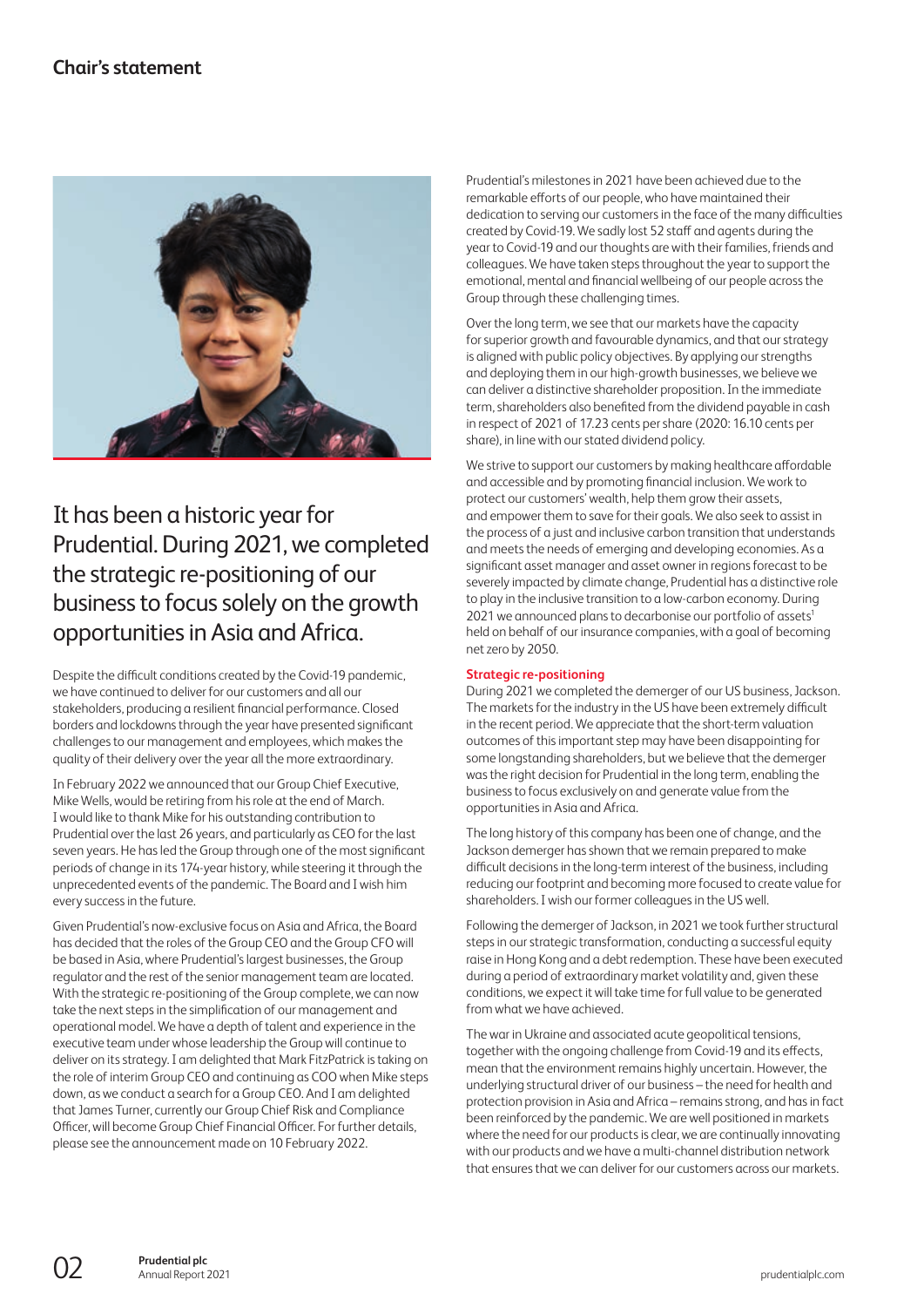The skill sets of our operational leadership at a market and segment level have been complemented in 2021 by the addition of specialist experience in Sharia and technology, as well as distribution. Our structural transformation, our digital development and the quality of our people enable us to continue to meet our customers' needs and provide value for our shareholders.

### **Purpose and ESG**

The success of our business is inextricably linked to our purpose. As well as informing the products we deliver, how we deliver them and how we support our customers, this purpose can be seen through our progress in embedded Environmental, Social and Governance (ESG) matters in our strategy. During 2021, we increased our focus on ESG and made significant progress in delivering across all aspects of our ESG framework. The Board has devoted more time to this topic and to other people matters, including by establishing a Board Responsibility and Sustainability Working Group (RSWG) chaired by Alice Schroeder, which has overseen our work on the environment, communities, diversity, inclusion, people and culture, the embedding of our ESG framework and the enhancement of disclosures for 2021. You can read about the activities of the Working Group on page 69 and some highlights are provided below. You can find our full ESG Report on page 66.

### **Our people**

Our successful transformation and our performance have been made possible by the remarkable work of our people, and I would like to thank them for their dedication. During 2021 we continued to take steps to ensure the wellbeing of our people in the face of the disruption caused by Covid-19. We created a framework with all our local businesses to define how we ensure we look after our employees, physically, financially, socially and mentally, developing Group-wide programmes supplemented by local initiatives. We increased our focus on mental health, raising awareness, providing preventive care, offering protection and building sustainability through support and connection in the workplace. We continue to develop our wellbeing approach in the context of the rapid transition to hybrid ways of working.

We also took steps during the year to continue to improve diversity and inclusion (D&I) among our colleagues. Our diversity figures improved in 2021, but we recognise that we have more to do and have established a number of new initiatives in this area. Our Global D&I Council is responsible for defining our global D&I strategy, supporting programmes and promoting D&I initiatives across our markets, as well as challenging the organisation when progress is limited.

We extended our staff engagement across the business through global engagement surveys, global town hall meetings and our second Group-wide Collaboration Jam, a three-day inclusive online conversation where colleagues could connect and co-create solutions for the issues that matter most to them. We acted on feedback from colleagues in a number of areas, improving our performance on open and honest two-way communication, enabling employees to report concerns without fear, taking steps to prevent our people feeling overstressed by work, and taking action when individuals are not performing in their roles. Our overall level of colleague engagement continues to improve, with our engagement score being ahead of the median score for all industries globally.

Our first Collaboration Jam in 2020 helped us to define our new values of being ambitious, curious, empathetic, courageous and nimble, and these values are now embedded in our approach to feedback and reward, and the ways in which we work across the Group.

Along with my fellow Non-executive Directors, I have had the opportunity through joining town halls and small-group sessions with future leaders within the Group to see first-hand how these values are being embedded in our business. It has been frustrating during 2021 not to be able to visit as many of our locations and meet as many of our people as we would have liked, and hopefully travel restrictions will be eased during 2022 to allow us to do so much more frequently.

### **Our communities**

We have continued to serve the communities in which we work, to try and make a difference where it is most needed, particularly in the face of the challenges created by Covid-19. We have innovated in our products to meet the changing needs of customers, developed our distribution platform to make our products more easily available to the customers who need them, including through digital access, and provided direct contributions to those communities to help deal with the impact of the pandemic.

Following on from the success of our Covid-19 Relief Fund in 2020, last year we launched a new dedicated fund to continue to support communities struggling with the pandemic. Administered by the Prudence Foundation, our community investment arm, the fund was used by local businesses to focus on supporting vulnerable communities with efforts that include Covid-19 messaging, hygiene and sanitation, nutrition and educational programmes. Alongside thissupport, the Prudence Foundation continued its important work focusing on promoting financial literacy, supporting early childhood care and development, and delivering education and awareness on climate and disaster risk preparedness, road safety and first aid.

### **The Board**

We have made a number of changes to the Board to align with and support the shape and direction of the Group. In January 2022, George Sartorel joined us, and this appointment, together with our appointments in 2021 of Chua Sock Koong, Ming Lu and Jeanette Wong, represents the addition of deep operational experience in Asia and digital knowledge. As part of that evolution, Anthony Nightingale, who has been Chair of the Remuneration Committee since 2015, and Alice Schroeder, Chair of the RSWG, will be leaving the Board at our 2022 Annual General Meeting, while Fields Wicker-Miurin left the Board at the end of 2021. I would like to thank Anthony, Alice and Fields for their invaluable contributions to the business. The composition of the Board will continue to change, and we continue to seek suitable candidates with skills and depth of experience in our markets and with an increased focus on digital capabilities.

I look forward to working with my fellow Board members and our colleagues across the Group as the re-shaped and re-focused Prudential continues to develop, grow and deliver.

mit Video

**Shriti Vadera** Chair of the Board

**Note**

1 Our investment portfolio includes both listed equities and corporate bonds, while excluding assets held by joint venture businesses and assets in unit-linked funds as we do not have full authority to change the investment strategies of these.

> **Prudential plc**  Annual Report 2021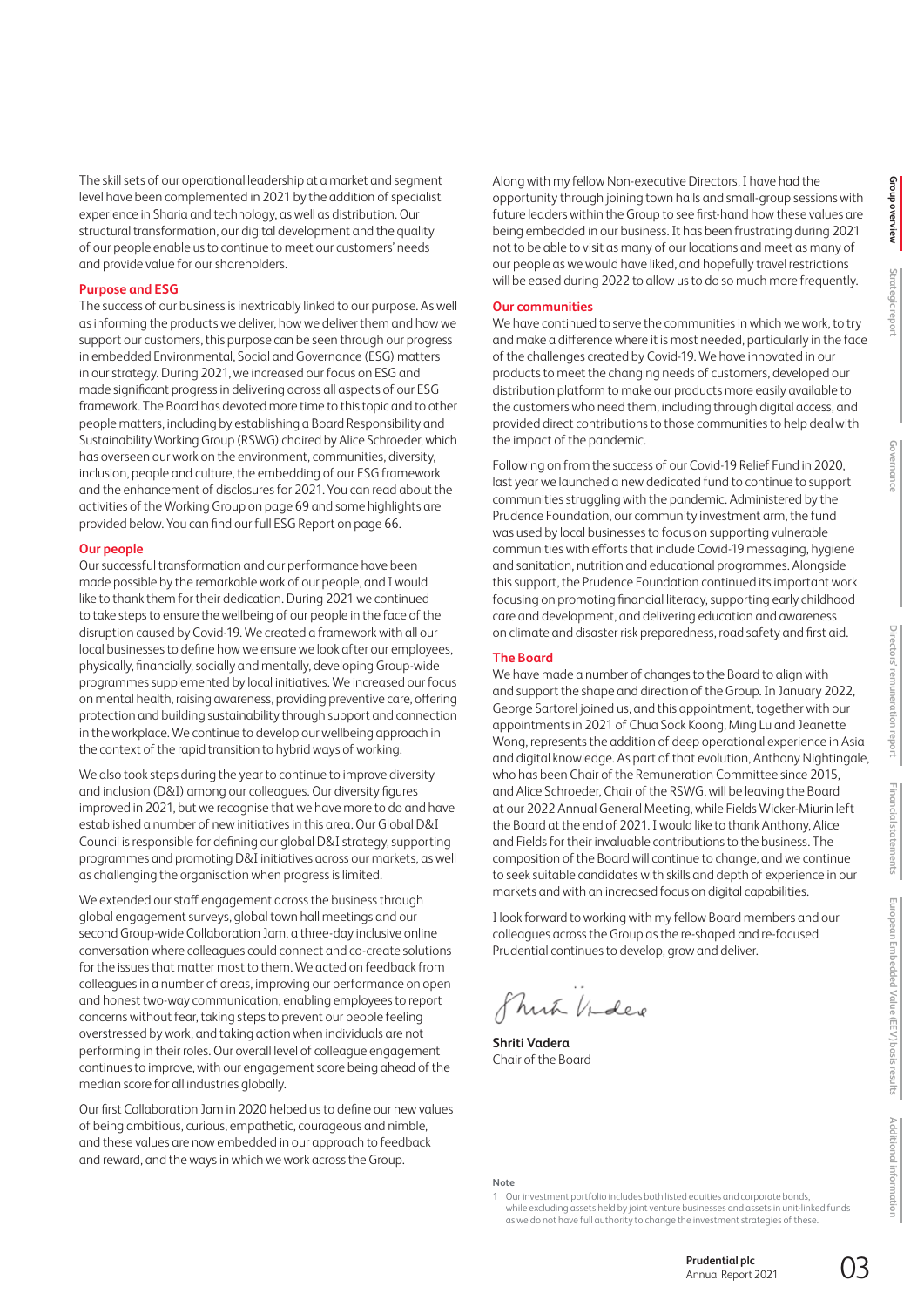# **What we offer investors**

Prudential has a high quality, diversified portfolio in Asia and Africa, supported by a leading multi-channel distribution platform which leads us to be well placed to continue to deliver value for our shareholders and all our stakeholders.

### **Notes**

- 1 Source: Swiss Re Institute: The health protection gap in Asia, October 2018.
- 2 Prudential estimate based on number of in-force policies over total population.
- 3 Source: Health and Diseases in Africa, October 2017 (nih.gov).
- Source: World Health Organisation: Global Health Observatory data (2019). South-East Asia, Out-of-pocket expenditure as percentage of current health expenditure  $(CHF)$

## **Our long-term opportunities**

- **>** Our markets have favourable demographics
- **>** Our markets have superior economic growth
- **>** Our strategy is aligned with public policy objectives

**There are substantial and unmet consumer needs in our markets that are set to continue in the long term, and provide significant opportunity for growth and value creation.**

**Asia's health and protection gap is estimated at**

**8** trillion<sup>1</sup>

**80%**

**of the Asian population has no insurance cover2, and** 

**39%**

**of health and protection spend is paid out-of-pocket4**

**Less than**



**of people in Africa have access to modern health facilities3**